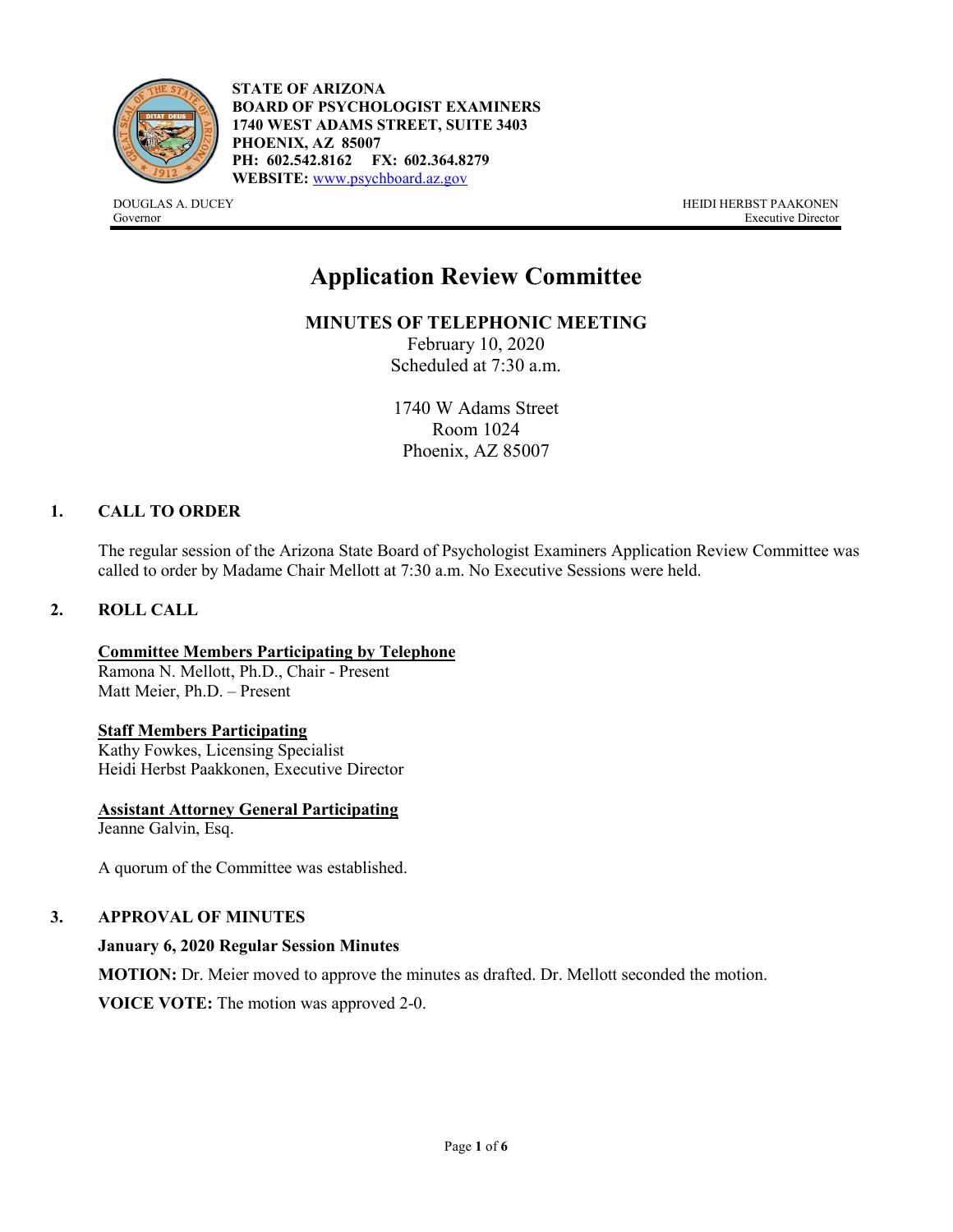# **4. DISCUSSION REGARDING APPROVAL OF PSYCHOLOGY APPLICANTS**

# **A. Requesting Approval to Sit for EPPP & Licensure**

# **1) Ashleigh Rankin, Psy.D.**

Committee members proceeded with a substantive review of the application. Upon review, the Committee noted the materials submitted reflect that the applicant's post-doctoral contract for employment indicates she was compensated based on productivity which is prohibited by A.A.C. R4-24-209. The Committee members concurred that the hours reported under this arrangement could not be counted toward meeting the post-doctoral experience requirement, and that a request will be made to the applicant to supply other hours to address this deficiency.

# **2) Barbod Salimi, Ph.D.** *(REAPP)*

Committee members proceeded with a substantive review of the re-application. Upon review, the Committee noted that the materials submitted were complete and fulfilled the requirements of statutes and rules. It was the consensus of the Committee to forward the application to the Board for approval to sit for the EPPP.

# **3) Deborah A. Richardson, Ph.D.**

Committee members proceeded with a substantive review of the application. Upon review, the Committee noted that the materials submitted were complete and fulfilled the requirements of statutes and rules. It was the consensus of the Committee to forward the application to the Board for approval to sit for the EPPP.

# **4) Dino Alihodzic, Psy.D.**

Committee members proceeded with a substantive review of the application. Upon review, the Committee noted that the materials submitted were complete and fulfilled the requirements of statutes and rules. It was the consensus of the Committee to forward the application to the Board for approval to sit for the EPPP.

# **5) Euodia Chua, Ph.D.**

Committee members proceeded with a substantive review of the application. Upon review, the Committee noted the materials submitted reflect that some of the hours reported as post-doctoral experience appear to have been acquired prior to the applicant's graduation date and therefore cannot be accepted toward meeting the requirement for licensure. It was the consensus of the Committee that staff request the applicant to supply documentation of additional qualifying hours, and discussed that it might be possible for staff to acquire this information in time for the application to be included on the Consent Agenda for the full board meeting on February 13, 2020.

# **6) Gilbert Jew, Ph.D.**

Committee members proceeded with a substantive review of the application. Upon review, the Committee noted that the materials submitted were complete and fulfilled the requirements of statutes and rules. It was the consensus of the Committee to forward the application to the Board for approval to sit for the EPPP.

# **7) Jessica Lamar, Psy.D.**

Committee members proceeded with a substantive review of the application. Upon review, the Committee noted the materials submitted reflect that the application was deficient of post-doctoral experience hours that may be met with submission of documentation concerning her second training plan. It was the consensus of the Committee that staff request the applicant to supply documentation of additional qualifying hours, and discussed that it might be possible for staff to acquire this information in time for the application to be included on the Consent Agenda for the full board meeting on February 13, 2020.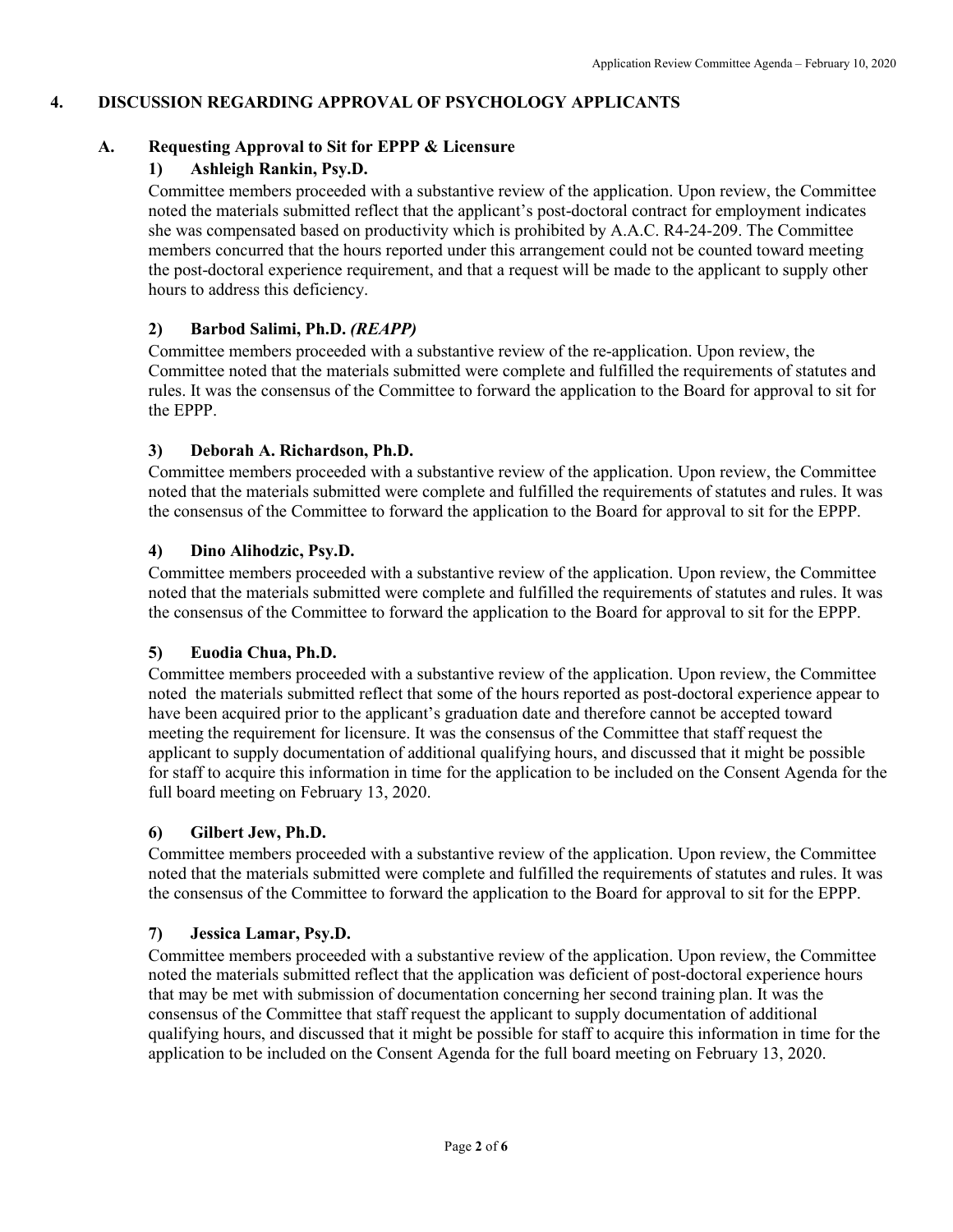# **8) Karine Hageboutros, Psy.D.**

Committee members proceeded with a substantive review of the application. Upon review, the Committee noted the materials submitted reflect that a number of the hours acquired during the applicant's postdoctoral experience cannot be accepted as reported as they were in excess of the allowed maximum of 40 hours per week. It was the consensus of the Committee that staff request the applicant to supply documentation of additional qualifying hours, and discussed that it might be possible for staff to acquire this information in time for the application to be included on the Consent Agenda for the full board meeting on February 13, 2020.

# **9) Kristen Ferrara, Psy.D.** *(REAPP)*

Committee members proceeded with a substantive review of the re-application. Upon review, the Committee noted that the materials submitted were complete and fulfilled the requirements of statutes and rules. It was the consensus of the Committee to forward the application to the Board for approval to sit for the EPPP.

# **10) Mariela J. Soto, Psy.D.**

The Committee members noted the applicant was initially a student of the now closed Argosy program and subsequently transferred to another program. Accordingly, as has been established by the Board with a previous applicant with essentially identical educational circumstances, this applicant is unable to qualify for licensure under A.R.S.  $\S 32-2071(K)(3)$ . Ms. Galvin advised the Committee that tabling the application is an option, as is making a request for additional information. Ms. Herbst Paakkonen commented that the proposed legislation that would temporarily waive the two requirements of A.R.S.  $\S 32{\text -}2071(K)(3)$  may be passed by the Arizona House of Representatives this week, and while passage of the bill is not entirely guaranteed, the effective date of the temporary waiver for the former Argosy students would be March 1, 2020. The Committee members concurred that tabling the application enables the application to move forward should the proposed legislation be enacted.

# **11) Naudia Renae Moorley, Psy.D.** *(REAPP)*

Committee members proceeded with a substantive review of the application. Upon review, the Committee noted that the materials submitted were complete and fulfilled the requirements of statutes and rules. It was the consensus of the Committee to forward the application to the Board for approval to sit for the EPPP.

**MOTION:** Dr. Meier moved to forward the following applications to the Board: Barbod Salimi, Ph.D., Deborah A. Richardson, Ph.D., Dino Alihodzic, Psy.D., Gilbert Jew, Ph.D., and Kristen Ferrara, Psy.D. The motion included directing staff to contact the following applicants to obtain additional or clarifying information discussed to complete their applications: Ashleigh Rankin, Psy.D., Euodia Chua, Ph.D., Jessica Lamar, Psy.D., and Karine Hageboutros, Psy.D. Finally, the motion also included tabling the application of Mariela J. Soto, Psy.D. Dr. Mellott seconded the motion.

**VOICE VOTE:** The motion was approved 2-0.

# **B. Requesting Approval of Supervised Experience for Licensure**

# **1) Sylvia Lizette Lares, Psy.D.**

Committee members proceeded with a substantive review of the application. Upon review, the Committee noted that the materials submitted were complete and fulfilled the requirements of statutes and rules. It was the consensus of the Committee to forward the application to the Board for approval of supervised experience for licensure.

**MOTION:** Dr. Mellott moved to forward the applicant to the full board for approval. Dr. Meier seconded the motion.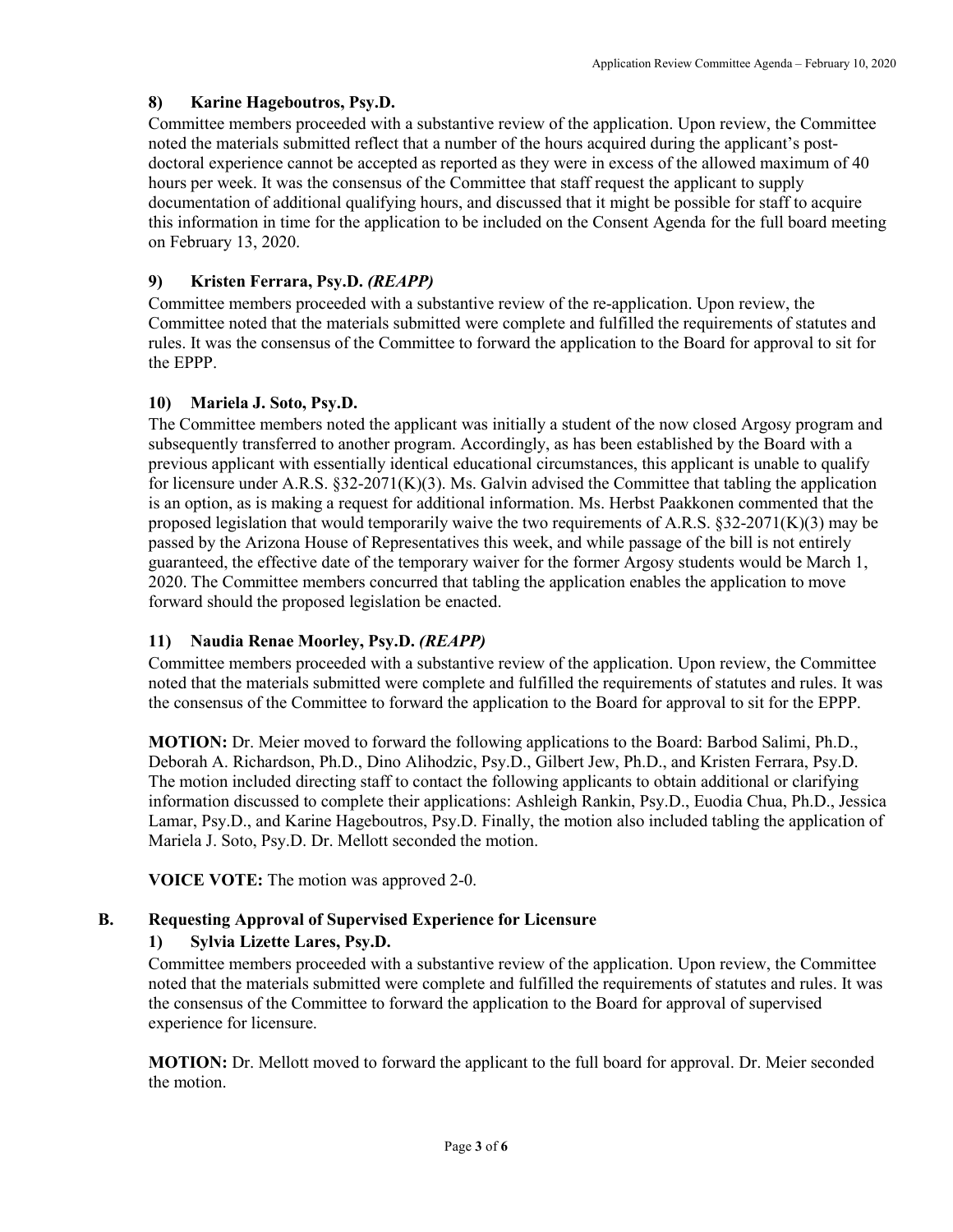**VOTE:** The motion was approved 2-0.

## **C. Requesting Approval for Licensure by Waiver**

## **1) Devon Superville, Ph.D.**

Committee members proceeded with a substantive review of the application. Upon review, the Committee noted that some errors were made on the applicant's post-doctoral form, and discussed that it might be possible for staff to contact the applicant to make the necessary corrections in time for the application to be included on the Consent Agenda for the full board meeting on February 13, 2020. The Committee noted that if the errors were not corrected in time, the application would be considered on a future agenda.

## **2) Jon E. Rugg, Ph.D.**

Committee members proceeded with a substantive review of the application. Upon review, the Committee noted that some errors were made on the applicant's post-doctoral form, and discussed that it might be possible for staff to contact the applicant to make the corrections in time for the application to be included on the Consent Agenda for the full board meeting on February 13, 2020. The Committee noted that if the errors were not corrected in time, the application would be considered on a future agenda.

#### **3) Lauren C. Taveras, Psy.D.**

Committee members proceeded with a substantive review of the application. Upon review, the Committee noted that the materials submitted were complete and fulfilled the requirements of statutes and rules. It was the consensus of the Committee to forward the application to the Board for approval of licensure.

**MOTION:** Dr. Mellott moved to forward the application of Lauren C. Taveras, Psy.D. to the full board for approval and to direct staff to contact Devon Superville, Ph.D. and Jon E. Rugg, Ph.D. to request corrections to the errors noted. Dr. Meier seconded the motion.

**VOTE:** The motion was approved 2-0.

# **D. Requesting Approval for Licensure by Credential**

#### **1) Bertrand Levesque, Ph.D.**

Committee members proceeded with a substantive review of the application. Upon review, the Committee noted that the materials submitted were complete and fulfilled the requirements of statutes and rules. It was the consensus of the Committee to forward the application to the Board for approval of licensure.

# **2) Eugene Herrmann, Ph.D.**

Committee members proceeded with a substantive review of the application. Upon review, the Committee noted that the materials submitted were complete and fulfilled the requirements of statutes and rules. It was the consensus of the Committee to forward the application to the Board for approval of licensure.

#### **3) Kirsten Milliken, Ph.D.**

Committee members proceeded with a substantive review of the application. Upon review, the Committee noted that the materials submitted were complete and fulfilled the requirements of statutes and rules. It was the consensus of the Committee to forward the application to the Board for approval of licensure.

# **4) Wendy Michelle Spender, Psy.D.**

Committee members proceeded with a substantive review of the application. Upon review, the Committee noted that the materials submitted were complete and fulfilled the requirements of statutes and rules. It was the consensus of the Committee to forward the application to the Board for approval of licensure.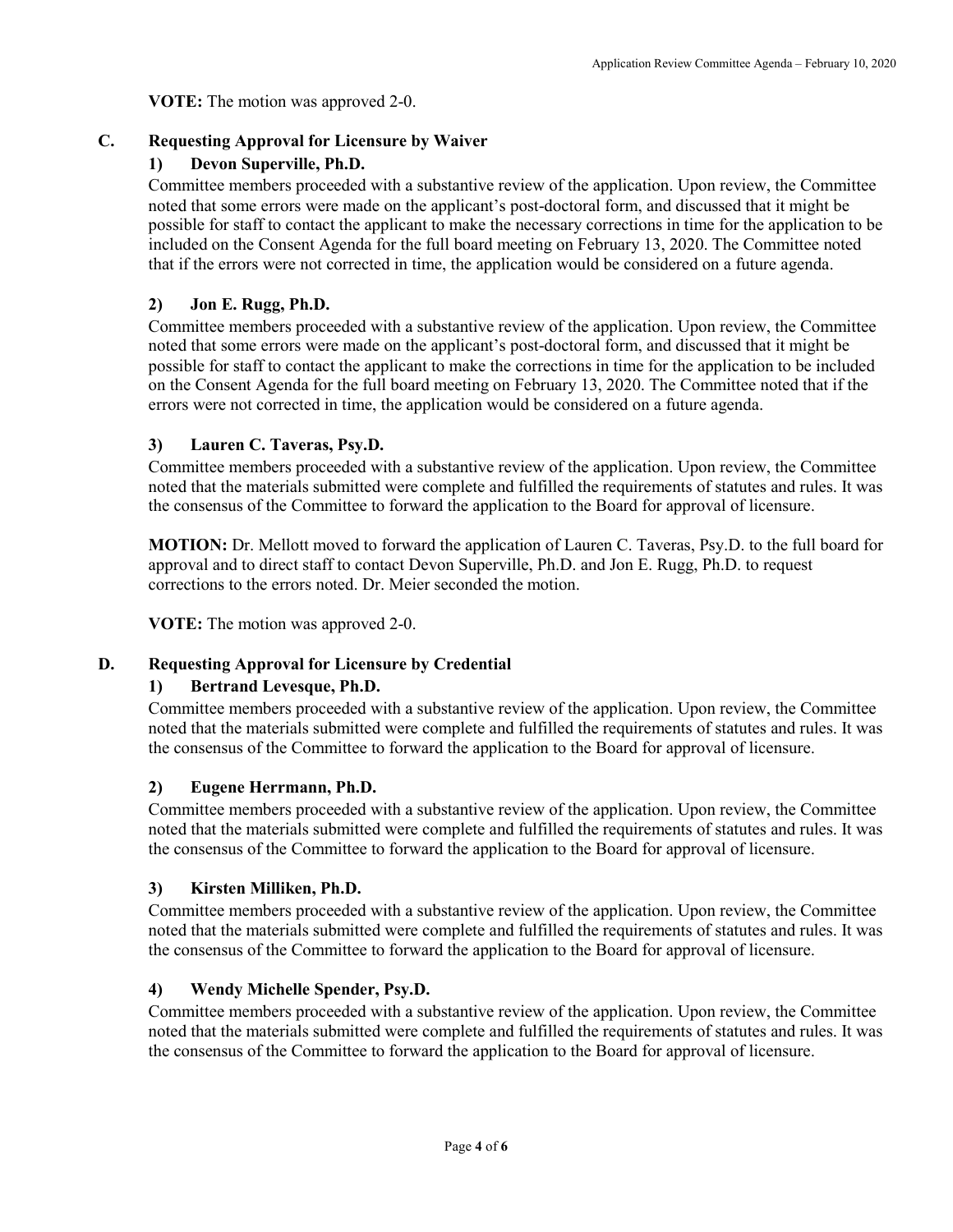# **5) Yolanda Doria Segal, Psy.D.**

Committee members proceeded with a substantive review of the application. Upon review, the Committee noted that the materials submitted were complete and fulfilled the requirements of statutes and rules. It was the consensus of the Committee to forward the application to the Board for approval of licensure.

**MOTION:** Dr. Meier moved to forward all applicants to the full board for approval. Dr. Mellott seconded the motion.

**VOTE:** The motion was approved 2-0.

#### **E. Requesting Approval for Temporary Licensure and to Sit for EPPP**

#### **1) Jody Lynn Pennington di Cosola, Psy.D.**

The Committee members noted the applicant was initially a student of the now closed Argosy program and subsequently transferred to another program. Accordingly, the applicant is unable to qualify for licensure under A.R.S. §32-2071(K)(3). The Committee members concurred that tabling the application enables the application to move forward should the proposed legislation discussed in conjunction with applicant Mariela J, Soto, Psy.D. be enacted.

#### **2) Matthew J. Coldagelli, Psy.D.** *(Previously Tabled)*

Committee members proceeded with a substantive review of the application. Upon review, the Committee noted that the materials submitted were complete and fulfilled the requirements of statutes and rules. It was the consensus of the Committee to forward the application to the Board for approval for temporary licensure and to sit for the EPPP upon issuance of the temporary license.

#### **3) Megan E. Ford, Ph.D.** *(First Additional Information Request)*

Committee members proceeded with a substantive review of the application. Upon review, the Committee noted that the materials submitted were complete and fulfilled the requirements of statutes and rules. It was the consensus of the Committee to forward the application to the Board for approval for temporary licensure and to sit for the EPPP upon issuance of the temporary license.

**MOTION:** Dr. Meier moved to table the application of Jody Lynn Pennington di Cosola, Psy.D., and to forward the applications of Matthew J. Coldagelli, Psy.D. and Megan E. Ford, Ph.D. to the Board for approval of temporary licensure and for approval to sit for the EPPP upon issuance of the temporary license. Dr. Mellott seconded the motion.

**VOICE VOTE:** The motion was approved 2-0.

# **F. Requesting Approval for Licensure by Universal Recognition**

#### **1) Allison Rose Coelho, Psy.D.**

Committee members proceeded with a substantive review of the application. Upon review, the Committee noted that the materials submitted were complete and fulfilled the requirements of statutes and rules. It was the consensus of the Committee to forward the application to the Board for approval of licensure.

#### **2) James Henry Willis, Ph.D.**

Committee members proceeded with a substantive review of the application. Upon review, the Committee noted that the applicant earned a degree in general psychology rather than in clinical psychology. The members discussed that a general psychology degree would not qualify an Arizona applicant for licensure, and that the course catalog for that general psychology degree advises that the degree is not intended to prepare the graduate to practice clinical psychology. The Committee member concurred that the application would be forwarded to the full Board for consideration.